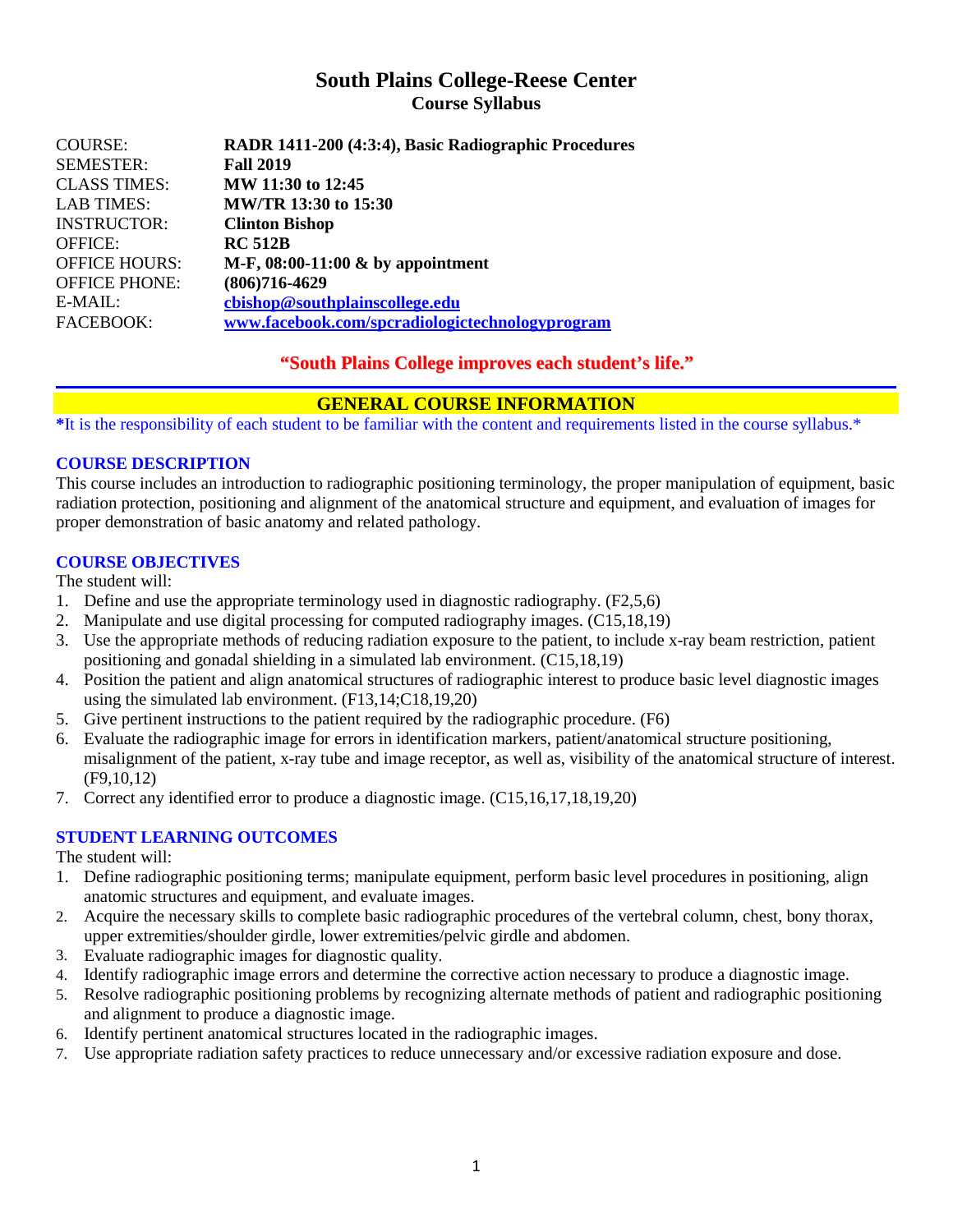#### **EVALUATION METHODS**

The course grade will be determined by a combination of major exams, lab exams, lab worksheets, a comprehensive final exam and comprehensive lab exam.

#### **ACADEMIC INTEGRITY**

It is the aim of the faculty of South Plains College to foster a spirit of complete honesty and a high standard of integrity. The attempt of any student to present as his or her own any work which he or she has not honestly performed is regarded by the faculty and administration as a most serious offense and renders the offender liable to profound consequences, possibly suspension.

**Cheating** - Dishonesty of any kind on examinations or on written assignments, illegal possession of examinations, the use of unauthorized notes during an examination, obtaining information during an examination from the textbook or from the examination paper of another student, assisting others to cheat, alteration of grade records, illegal entry or unauthorized presence in the office are examples of cheating. Complete honesty is required of the student in the presentation of all phases of coursework. This applies to quizzes of whatever length, as well as final examinations, to daily reports and to term papers.

**Plagiarism** - Offering the work of another as one's own, without proper acknowledgment, is plagiarism; therefore, any student who fails to give credit for quotations or essentially identical expression of material taken from books, encyclopedias, magazines and other reference works, or from themes, reports or other writings of a fellow student, is guilty of plagiarism.

If found cheating or plagiarizing, the student's future in this program will be based on the decisions from the Allied Health Departmental Director's Committee.

#### **BLACKBOARD**

Blackboard is an e-Education platform designed to enable educational innovations everywhere by connecting people and technology. This educational tool will be used in this course throughout the semester.

**The student should only access his or her own Blackboard account. Granting permission to another or accessing another student's Blackboard account is prohibited and against the Academic Integrity code.**

#### **SCANS and FOUNDATION SKILLS**

Scans and foundation skills are identified for specific course objectives. A complete list explaining these skills is attached to the back of the syllabus for your information.

## **SPECIFIC COURSE INFORMATION**

#### **REQUIRED TEXT AND MATERIALS**

Long, B., Rollins, J.H., Smith, B. Merrill's Atlas of Radiographic Positioning and Procedures. 14<sup>th</sup> Edition. Long, B., Rollins, J.H., Smith, B. Merrill's Pocket Guide to Radiography.  $14<sup>th</sup>$  Edition. Long, B., Rollins, J.H., Smith, B., Curtis, T. Merrill's Atlas of Radiographic Positioning and Procedures Workbook. 14<sup>th</sup> Edition.

1" 3 ring binder

#### **ATTENDANCE POLICY**

**SPC** - Students must attend all classes to be successful in a course. The student may be administratively withdrawn from the course when absences become excessive as defined in the course syllabus.

When an unavoidable reason for class absence arises, such as illness, an official trip authorized by the college or an official activity, the instructor may permit the student to make up work missed. It is the student's responsibility to complete work missed within a reasonable period as determined by the instructor. Students are officially enrolled in all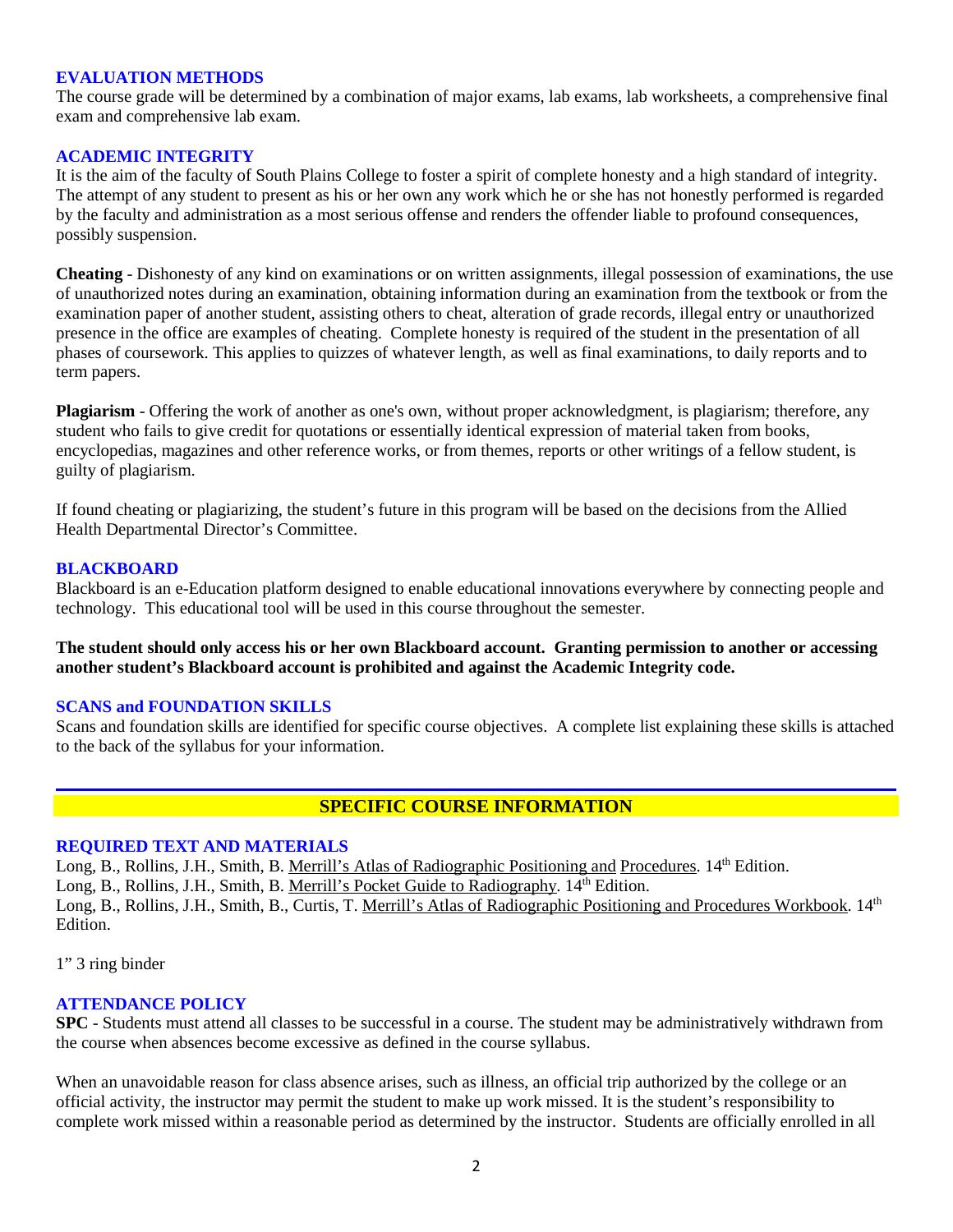courses for which they pay tuition and fees at the time of registration. Should a student, for any reason, delay in reporting to a class after official enrollment, absences will be attributed to the student from the first class meeting.

The Office of Admissions and Records will administratively drop students, who enroll in a course but have "Never Attended" by the official census date, as reported by the faculty member. A student who does not meet the attendance requirements of a class as stated in the course syllabus and does not officially withdraw from that course by the official census date of the semester, may be administratively withdrawn from that course and receive a grade of "X" or "F" as determined by the instructor. Instructors are responsible for clearly stating their administrative drop policy in the course syllabus, and it is the student's responsibility to be aware of that policy.

It is the student's responsibility to verify administrative drops for excessive absences through MySPC using his or her student online account. If it is determined that a student is awarded financial aid for a class or classes in which the student never attended or participated, the financial aid award will be adjusted in accordance with the classes in which the student did attend/participate and the student will owe any balance resulting from the adjustment.

**SPC Radiologic Technology** - Class attendance is mandatory. Students with three (3) absences will be counseled. Students are allowed five (5) absences during the fall semester. After the fifth (5) absence, the student will be dropped from the program, regardless of the student's grade. Policies regarding absences coincide with those established for South Plains College as outlined in the SPC General Catalog.

It is extremely important to arrive for class **on time. Tardiness** disrupts the instructor and the other students. Students who chronically arrive late will be counseled. The student should be prepared for class at the scheduled class start time. **3 tardy will equal 1 absence.**

**Students with perfect attendance and two or less tardy will be awarded 2 points to their final grade at the end of the semester.**

#### **INSTRUCTIONAL METHODS**

The student will receive course information through a series of lectures, PowerPoint presentations, lab assignments, and textbook assignments.

#### **CLASSROOM PARTICIPATION**

Attending class regularly will provide the student opportunity to supplement their reading assignments and acquire a better understanding of the course material. Class time missed will result in information gaps and will increase course difficulty. It is the student's responsibility to attend class, which will enable him, or her to take notes, ask questions, and participate in class discussions. Information handouts may be given in certain instances, but the student should not rely on them. The student is encouraged to take adequate notes during class. Recording class is permitted.

#### **ASSIGNMENT POLICY**

The student is responsible for being prepared for class, which means reading the assigned chapters and/or pages from the textbook prior to class. The textbook is a mandatory requirement. **The student must bring the textbook/e-book to every class.** In some instances, information from the reading assignments not covered during class may be included on an exam.

#### **REVIEW**

If a student needs assistance with reviewing any of the information giving during class or lab, the student is encouraged to make an appointment with the instructor.

#### **CONFERENCES**

If at any time a student is not satisfied with their overall performance, he/she is encouraged to schedule an appointment with the instructor. If necessary, a plan can be developed to help the student improve in their areas of weakness.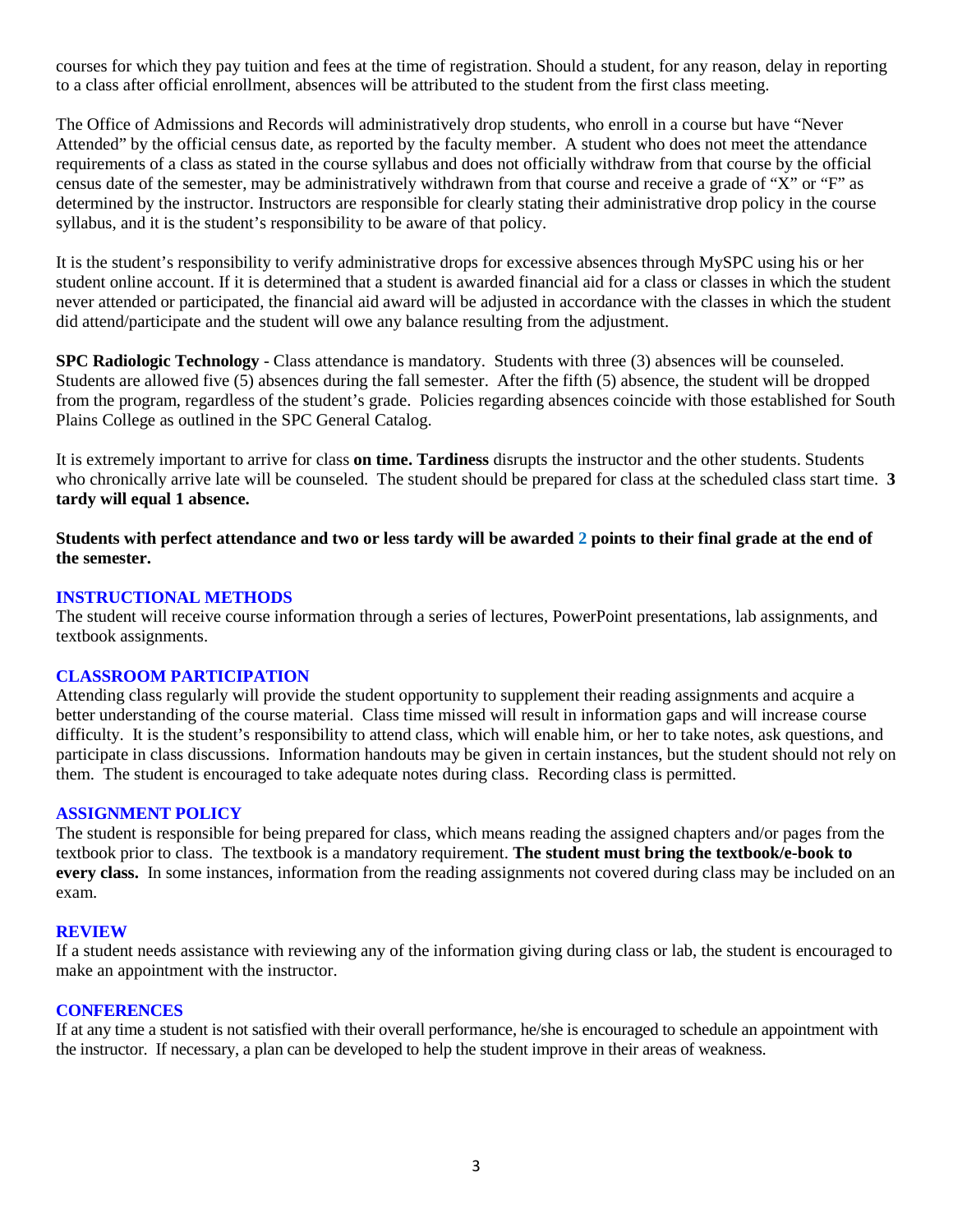#### **GRADING RUBRIC**

Grades in this course will be determined using the following criteria:

| <b>Assessment Tool</b>                         | <b>Assessment Criteria</b>                                             | Percentage<br><b>Score</b> | Grade         |
|------------------------------------------------|------------------------------------------------------------------------|----------------------------|---------------|
| <b>MAJOR EXAMS;</b><br><b>LAB EXAMS</b><br>50% | Exceptional unit content knowledge &<br>understanding                  | $90 - 100$                 | $\mathsf{A}$  |
|                                                | Good unit content knowledge & understanding<br>$\checkmark$            | $80 - 89$                  | B             |
|                                                | Average unit content knowledge &<br>understanding                      | $75 - 79$                  | C             |
|                                                | Unacceptable unit content knowledge &<br>$\checkmark$<br>understanding | $0 - 74$                   | $F_{\rm}$     |
| LAB<br><b>WORKSHEETS</b><br>25%                | Exceptional course content knowledge &<br>understanding                | $90 - 100$                 | A             |
|                                                | Good course content knowledge &<br>✓<br>understanding                  | $80 - 89$                  | B             |
|                                                | Average course content knowledge &<br>✓<br>understanding               | $75 - 79$                  | C             |
|                                                | Unacceptable unit content knowledge &<br>understanding                 | $0 - 74$                   | $F_{\rm}$     |
| <b>FINAL EXAM</b><br>25%                       | Exceptional course content knowledge &<br>✓<br>understanding           | $90 - 100$                 | $\mathsf{A}$  |
|                                                | $\checkmark$<br>Good course content knowledge &<br>understanding       | $80 - 89$                  | B             |
|                                                | Average course content knowledge &<br>$\checkmark$<br>understanding    | $75 - 79$                  | $\mathcal{C}$ |
|                                                | $\checkmark$ Unacceptable unit content knowledge &<br>understanding    | $0 - 74$                   | $\mathbf{F}$  |

| $90 - 100$ |
|------------|
|            |
|            |
|            |
|            |

**A grade average of C (75) or higher is mandatory in all RADR classes.** Failure to do so will result in the student being dropped from the Program.

#### **Major Exams – 50% (5 exams, each worth 10%)**

Major exams will be given throughout the semester following each module presented. Exams will be completed electronically in the computer lab.

- 1. The student will complete the exam at the scheduled time. **Make-up exams will be at the instructor's discretion.**
- 2. The student must complete the exam within the allotted class time of **75 minutes**.
- 3. If a test must be missed, the weight of the final exam will be increased.
- 4. A student arriving late for an exam will not be allowed to take the exam if **any** student has completed the exam and left the room. This will also count as a tardy.
- 5. No cell phones, smartwatches, calculators, or other electronic assistance devices are allowed during exams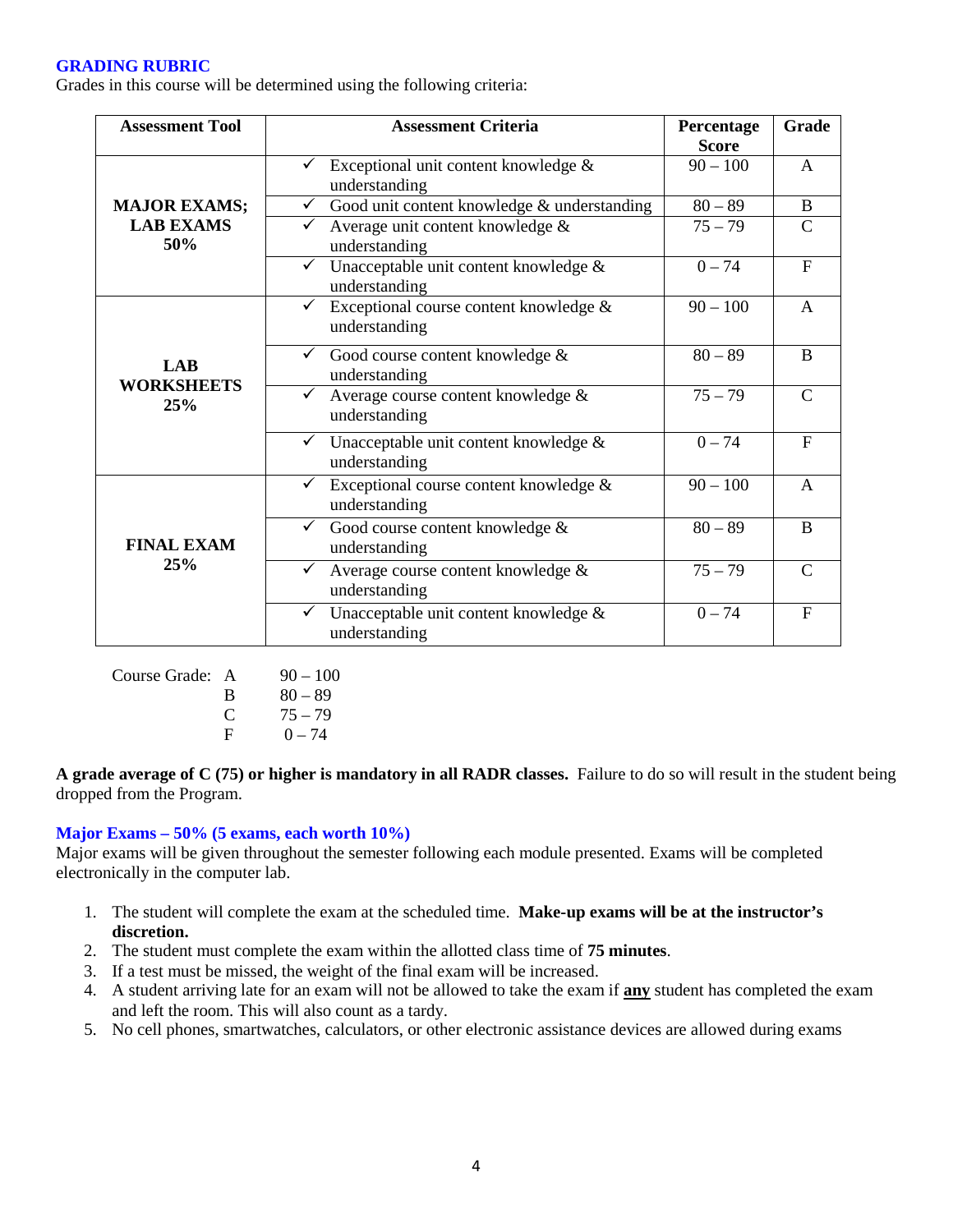The following guidelines will be followed regarding **LAB EXAMS**:

- 1. A lab exam will be given after the instructional units of 2-5, coinciding with the written **major exam**.
- 2. Major exams #2 through #5 will include a lab exam. The written exam will count as 60% and the lab exam will count as 40%.
- 3. Each student will sign-up for a time to take the lab exam.
- 4. The lab exam will be conducted using a radiographic phantom and energized x-ray unit.
- 5. The lab exam will consist of projections chosen by the instructor.
- 6. The lab exam must be completed within the allotted time.
- 7. The student is responsible for all aspects of the lab exam, including setting the given technical exposure factors.
- 8. The student will NOT be allowed to use any form of assistance, including, but not limited to, notes and/or textbook.
- 9. Each radiographic test image must contain an R or L marker. Any radiographic test image that does not contain a R or L marker will be given a zero (0).
- 10. Each radiographic image must be deemed diagnostic by the instructor for grading. Any radiographic image that would require repeating for diagnostic purposes will be given a zero (0).
- 11. Each lab exam grade will be calculated with the coinciding major exam grade.

## **Lab Worksheets – 25%**

The lab worksheets will consist of a various exercises and assignments of the procedures covered in class/lab. The lab worksheets will be placed in a notebook and will consist of:

- 1. 1" 3 ring binder.
- 2. Tab dividers separating each anatomical area (Upper Extremity, Shoulder, Lower Extremity, Pelvis, Vertebral Column, Bony Thorax and Thoracic Viscera).
- 3. Exercises or assignments will be provided on Blackboard or from the Merrill's workbook for each anatomical area.
- 4. The lab worksheets will be due at each major lab exam.
- 5. **NO LATE WORK ACCEPTED**.

## **Final Exam – 25%**

A comprehensive final exam will be given at the end of the semester. Two hours will be allotted for the final exam will be completed electronically in the computer lab.

- 1. The final exam will be comprehensive.
- 2. The final exam must be completed within the allotted time, **2 hours**.
- 3. A student arriving late for an exam will not be allowed to take the final exam if **any** student has completed the exam and left the room.
- 4. No cell phones, smartwatches, calculators, or other electronic assistance devices are allowed during final exam.
- 5. If a student is unable to take the final exam at the assigned time for any reason, the student may be given an incomplete for the course.

## **LAB COMPETENCIES**

The student will demonstrate radiographic competence through simulated procedures in the following areas:

- $\checkmark$  Abdomen
- $\checkmark$  Bony thorax
- $\checkmark$  Chest
- $\checkmark$  Lower extremities and pelvic girdle
- $\checkmark$  Upper extremities and shoulder girdle
- $\checkmark$  Vertebral column

## **Lab competencies are a requirement to progress in the Radiologic Technology Program and enter the clinical/practicum portion of the Program.**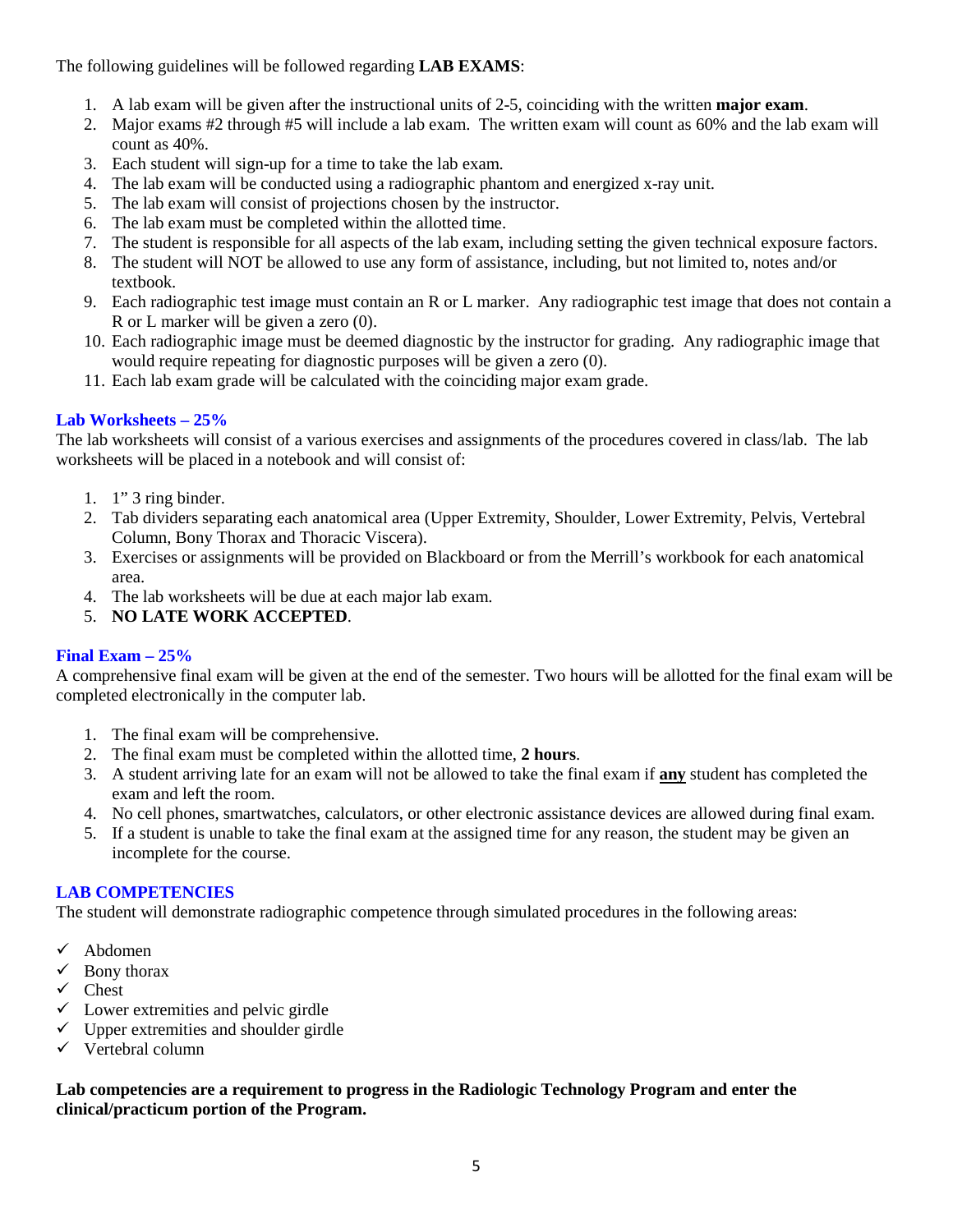#### **RADR 1411 LAB PARTICIPATION & SAFETY**

## **Program Safety Rules and Operating Procedures are located in office 512B and on Blackboard**

The radiographic lab is part of RADR 1411 to allow the student the opportunity to acquire basic radiographic skills prior to beginning the clinical/practicum aspect of the Program. The student is expected to use the full lab time to practice the radiographic skills under simulated conditions using radiographic phantoms and energized x-ray equipment. The student will also be required to practice the same skills using a classmate, without actual radiation exposures. It is a violation of state law to expose a living subject in the radiographic lab of SPC.

Basic radiographic procedure assignments will be distributed at the beginning of the student's assigned lab time. All lab assignments should be completed by the conclusion of the lab time.

# **FOR RADIATION SAFETY REASONS, NO HUMANS WILL BE IRRADIATED IN THE LAB, NO EXCEPTIONS.**

Students will be working with ionizing radiation emitting equipment. Therefore, students must refrain from mind-altering substances, including alcohol and prescribed drugs, prior to lab time for the radiation safety of all concerned. If a student presents with any indication of being impaired, the student will not participate in lab and sent home. A second offense may result in disciplinary withdrawal from the course and dismissal from the Program.

If the student is taking prescription drugs, he or she must inform the faculty and schedule a make-up lab session to complete the lab assignments.

**Radiographic Lab Attire.** Students are required to participate in simulated radiographic procedures regardless of their attire. Students should wear clothing that does not restrict movement, yet is appropriate for the classroom and lab. Students will be involved in lifting and moving phantoms, patients and equipment; therefore, the student should avoid wearing clothing that he or she does not want damaged. Dosimeter badges are required at **all** times the student is located in the lab/classroom when the x-ray equipment is energized x-ray lab.

The student is responsible for the appropriate use and storage of the radiation dosimeter. The student is required to wear the radiation dosimeter **at the collar level**. At the end of lab day, the student is required to **store the dosimeter in the designated location**. If the student accidentally wears the dosimeter home or work, the student is responsible for the safe storage of the dosimeter.

*Do not leave the dosimeter in any location of intense heat or light (i.e. your vehicle). Do not wash the badge with your clothing. If the dosimeter is lost, the student will not participate in lab, until the dosimeter is found or replaced. This may affect the student's ability to complete the course objectives, resulting in academic dismissal from the Program. If the student fails to return the dosimeter at the next scheduled lab, the student will be dismissed and sent home.*

#### **COMMUNICATION POLICY**

Electronic communication between instructor and students in this course will utilize the South Plains College "My SPC" email system and Remind ®. Instructor will not initiate communication using private email accounts. Students are encouraged to check SPC email on a regular basis.

#### **STUDENT CONDUCT**

Students in this class are expected to abide by the standards of student conduct as defined in the SPC Student Guide and the Radiologic Technology Program Student Handbook.

Rules and regulations relating to the students at South Plains College are made with the view of protecting the best interests of the individual, the general welfare of the entire student body and the educational objectives of the college. As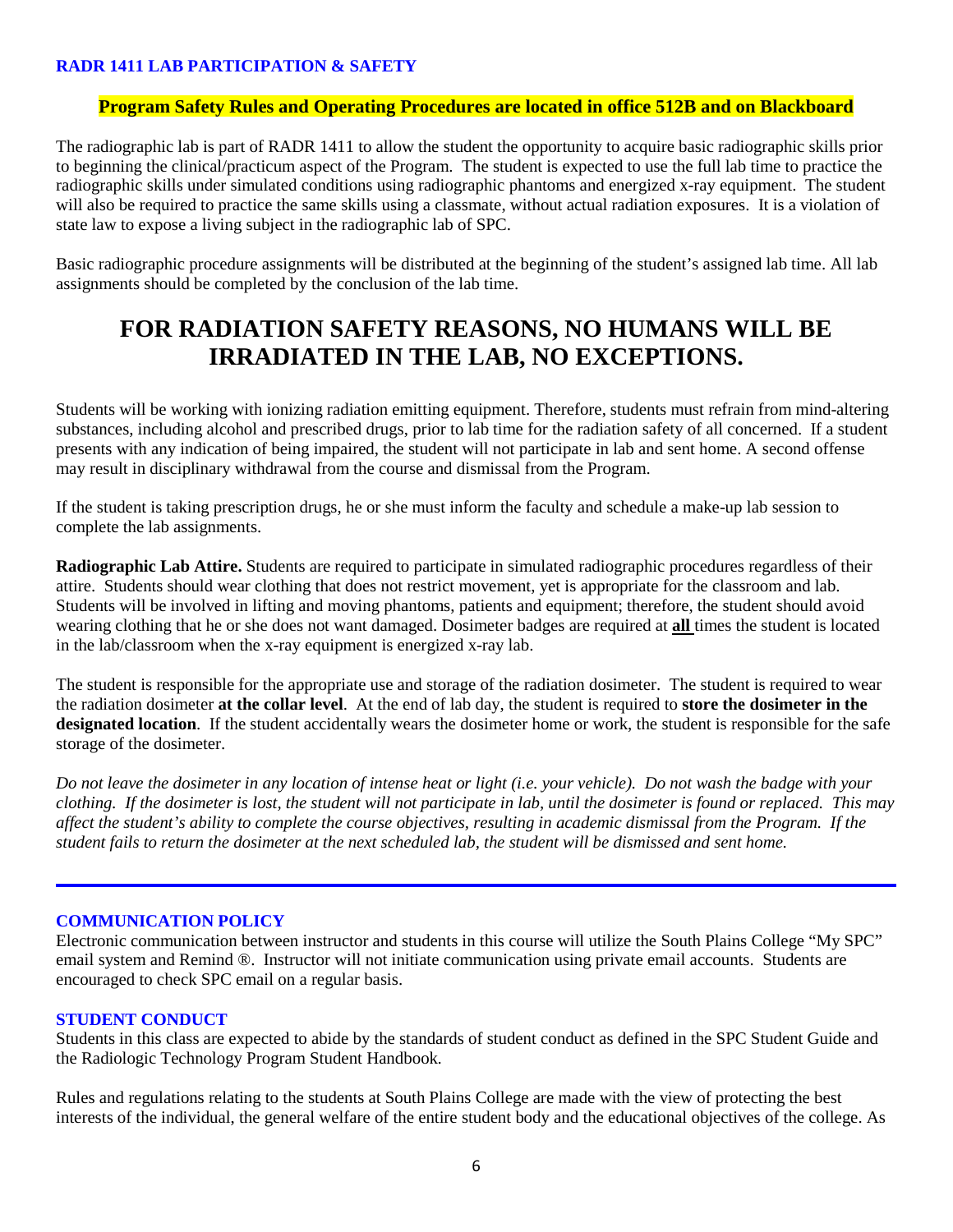in any segment of society, a college community must be guided by standards that are stringent enough to prevent disorder, yet moderate enough to provide an atmosphere conducive to intellectual and personal development. A high standard of conduct is expected of all students. When a student enrolls at South Plains College, it is assumed that the student accepts the obligations of performance and behavior imposed by the college relevant to its lawful missions, processes and functions. Obedience to the law, respect for properly constituted authority, personal honor, integrity and common sense guide the actions of each member of the college community both in and out of the classroom. Students are subject to federal, state and local laws, as well as South Plains College rules and regulations. A student is not entitled to greater immunities or privileges before the law than those enjoyed by other citizens. Students are subject to such reasonable disciplinary action as the administration of the college may consider appropriate, including suspension and expulsion in appropriate cases for breach of federal, state or local laws, or college rules and regulations. This principle extends to conduct off-campus which is likely to have adverse effects on the college or on the educational process which identifies the offender as an unfit associate for fellow students.

Any student who fails to perform according to expected standards may be asked to withdraw.

Rules and regulations regarding student conduct appear in the current Student Guide.

#### **CELL PHONES**

Cell phones are to be turned OFF (not vibrate) during scheduled class, lab, or test periods, unless prior approval has been given from the instructor. **This includes text messaging.** Cell phones are to be used outside of the classroom during class hours.

Students will be dismissed from class, lab, or test and sent home if a phone continuously rings/vibrates or if the student is discovered texting. The student will receive an absence for the class.

#### **CAMPUS CARRY**

Campus Concealed Carry - Texas Senate Bill - 11 (Government Code 411.2031, et al.) authorizes the carrying of a concealed handgun in South Plains College buildings only by persons who have been issued and are in possession of a Texas License to Carry a Handgun. Qualified law enforcement officers or those who are otherwise authorized to carry a concealed handgun in the State of Texas are also permitted to do so. Pursuant to Penal Code (PC) 46.035 and South Plains College policy, license holders may not carry a concealed handgun in restricted locations. For a list of locations, please refer to the SPC policy at: [\(http://www.southplainscollege.edu/human\\_resources/policy\\_procedure/hhc.php\)](http://www.southplainscollege.edu/human_resources/policy_procedure/hhc.php) Pursuant to PC 46.035, the open carrying of handguns is prohibited on all South Plains College campuses. Report violations to the College Police Department at 806-716-2396 or 9-1-1.

## **ACCOMMODATIONS**

#### **DIVERSITY STATEMENT**

In this class, the teacher will establish and support an environment that values and nurtures individual and group differences and encourages engagement and interaction. Understanding and respecting multiple experiences and perspectives will serve to challenge and stimulate all of us to learn about others, about the larger world and about ourselves. By promoting diversity and intellectual exchange, we will not only mirror society as it is, but also model society as it should and can be.

#### **DISABILITIES STATEMENT**

Any students who, because of a disability, may require special arrangements in order to meet the course requirements should contact the instructor as soon as possible to make any necessary arrangements. Students must present appropriate verification from the SPC Disability Service Office during the instructor's office hours. Please note that instructors are not allowed to provide classroom accommodations until appropriate verification from the SPC Disability Service Office has been provided. For more information, you may contact the Disability Services Office (located in the Health & Wellness Center) at 806-716-2529 or visit [http://www.southplainscollege.edu/health/disabilityservices.php.](http://www.southplainscollege.edu/health/disabilityservices.php)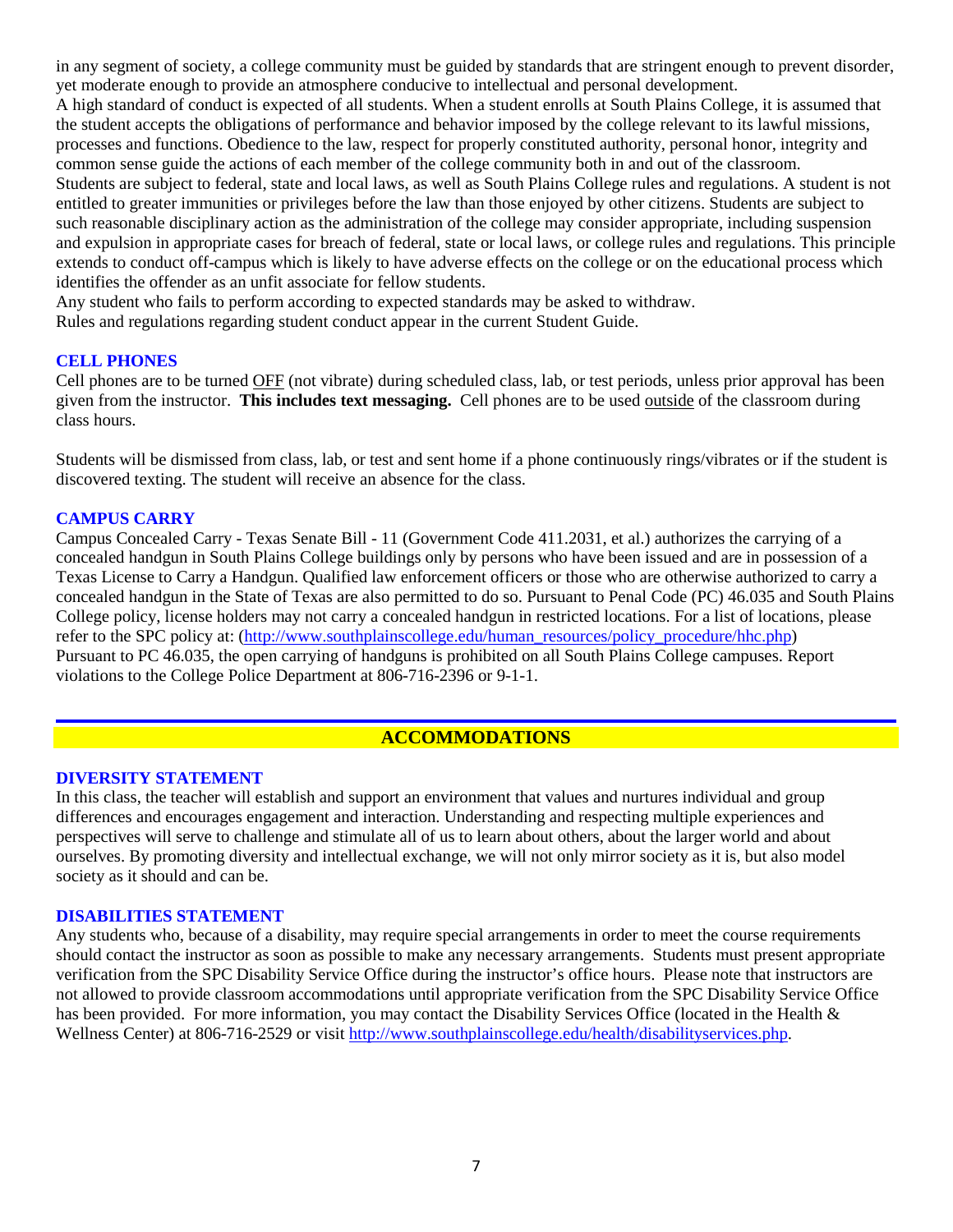## **PREGNANCY ACCOMMODATIONS STATEMENT**

If you are pregnant, or have given birth within six months, under Title IX you have a right to reasonable accommodations to help continue your education. Students who wish to request accommodations must contact the Health and Wellness Center at 806-716-2529 to initiate the process.

## **COURSE OUTLINE**

## INSTRUCTIONAL UNIT: **General Anatomy and Radiographic Positioning Terminology** The student will:

- 1. Identify the planes of the human body.
- 2. Identify the cavities of the human body and their contents.
- 3. Identify the divisions of the human abdomen: quadrants, regions.
- 4. Identify the surface landmarks significant to radiographic positioning.
- 5. Identify the bones of the human axial skeleton and appendicular skeleton.
- 6. Identify and describe the classifications of bones.
- 7. Identify and describe examples of the structural classifications of skeletal joints.
- 8. Identify and describe bone markings and features.
- 9. Identify and describe anatomical relationship terms.
- 10. Identify and describe terms used in radiographic positioning and procedures
- 11. Identify and define terms related to body movement.

#### TEXTBOOK READING ASSIGNMENT: **Merrill's Atlas, Vol. I**, Chapters 1 & 2

## INSTRUCTIONAL UNIT: **Radiographic Procedures of the Upper Extremities** The student will:

- 1. Review and identify the anatomy of the upper extremity including the: hand, forearm, arm and articulations.
- 2. Identify and describe the appearance of the three fat pads associated with the elbow.
- 3. Identify and describe the procedure for each radiographic projection of the upper extremity covered in class, including patient position, anatomical structure position, and alignment of the central ray, image receptor and anatomical structure.
- 4. Identify and describe the structures demonstrated best in each upper extremity projection covered in class including the use of illustrations and radiographic images.
- 5. Identify and describe the evaluation criteria for each upper extremity projection covered in class.
- 6. Define pathologies and abnormalities affecting the upper extremities.

## TEXTBOOK READING ASSIGNMENT: **Merrill's Atlas, Vol. I**, Chapter 5

## INSTRUCTIONAL UNIT: **Radiographic Procedures of the Shoulder Girdle** The student will:

- 1. Review and identify the anatomy of the shoulder girdle, including the articulations.
- 2. Identify and describe the procedure for each radiographic projection of the shoulder girdle covered in class, including patient position, anatomical structure position, and alignment of the central ray, image receptor and anatomical structure.
- 3. Identify and describe the structures demonstrated best in each shoulder girdle projection covered in class including the use of illustrations and radiographic images.
- 4. Identify and describe the evaluation criteria for each shoulder girdle projection covered in class.
- 5. Define pathologies and abnormalities affecting the shoulder girdle.

#### TEXTBOOK READING ASSIGNMENT: **Merrill's Atlas, Vol. I**, Chapter 6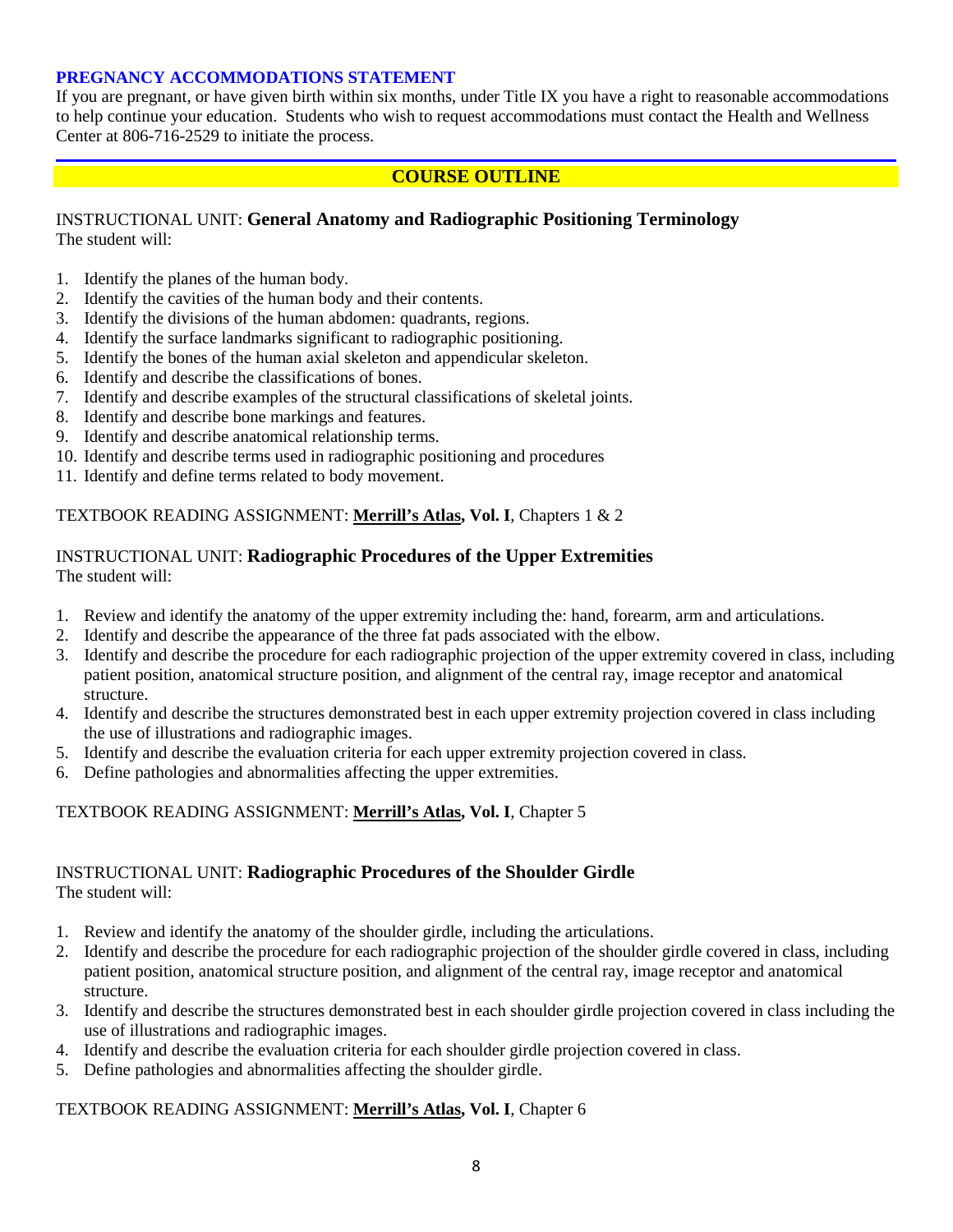## INSTRUCTIONAL UNIT: **Radiographic Procedures of the Lower Extremities** The student will:

- 1. Review and identify the anatomy of the lower extremity, including the foot, leg, femur, patella, knee and articulations.
- 2. Identify and describe the procedure for each radiographic projection of the lower extremity covered in class, including patient position, anatomical structure position, and alignment of the central ray, image receptor and anatomical structure.
- 3. Identify and describe the structures demonstrated best in each lower extremity projection covered in class including the use of illustrations and radiographic images.
- 4. Identify and describe the evaluation criteria for each lower extremity projection covered in class.
- 5. Define pathologies and abnormalities affecting the lower extremities.

## TEXTBOOK READING ASSIGNMENT: **Merrill's Atlas, Vol. I**, Chapter 7

## INSTRUCTIONAL UNIT: **Radiographic Procedures of the Pelvic Girdle & Hip** The student will:

- 1. Review and identify the anatomy of the pelvic girdle and upper femora, including the hip bone, proximal femur and articulations.
- 2. Identify and describe the procedure for each radiographic projection of the pelvic girdle and hip covered in class, including patient position, anatomical structure position, and alignment of the central ray, image receptor and anatomical structure.
- 3. Identify and describe the structures demonstrated best in each pelvic and hip projection covered in class including the use of illustrations and radiographic images.
- 4. Identify and describe the evaluation criteria for each pelvic and hip projection covered in class.
- 5. Define pathologies and abnormalities affecting the pelvic girdle and hip.

## TEXTBOOK READING ASSIGNMENT: **Merrill's Atlas, Vol. I**, Chapter 8

## INSTRUCTIONAL UNIT: **Radiographic Procedures of the Vertebral Column** The student will:

- 1. Review and identify the anatomy of the vertebral column, including the cervical spine, thoracic spine, lumbar spine, sacrum/coccyx and articulations.
- 2. Identify and describe the procedure for each radiographic projection of the vertebral column covered in class, including patient position, anatomical structure position, and alignment of the central ray, image receptor and anatomical structure.
- 3. Identify and describe the structures demonstrated best in each vertebral column projection covered in class including the use of illustrations and radiographic images.
- 4. Identify and describe the evaluation criteria for each vertebral column projection covered in class.
- 5. Define pathologies and abnormalities affecting the vertebral column.

## TEXTBOOK READING ASSIGNMENT: **Merrill's Atlas, Vol. I**, Chapter 9

# INSTRUCTIONAL UNIT: **Radiographic Procedures of the Bony Thorax**

- The student will:
- 1. Review and identify the anatomy of the bony thorax, including the sternum, ribs and articulations.
- 2. Identify and describe the procedure for each radiographic projection of the bony thorax covered in class, including patient position, anatomical structure position, and alignment of the central ray, image receptor and anatomical structure.
- 3. Identify and describe the structures demonstrated best in each bony thorax projection covered in class including the use of illustrations and radiographic images.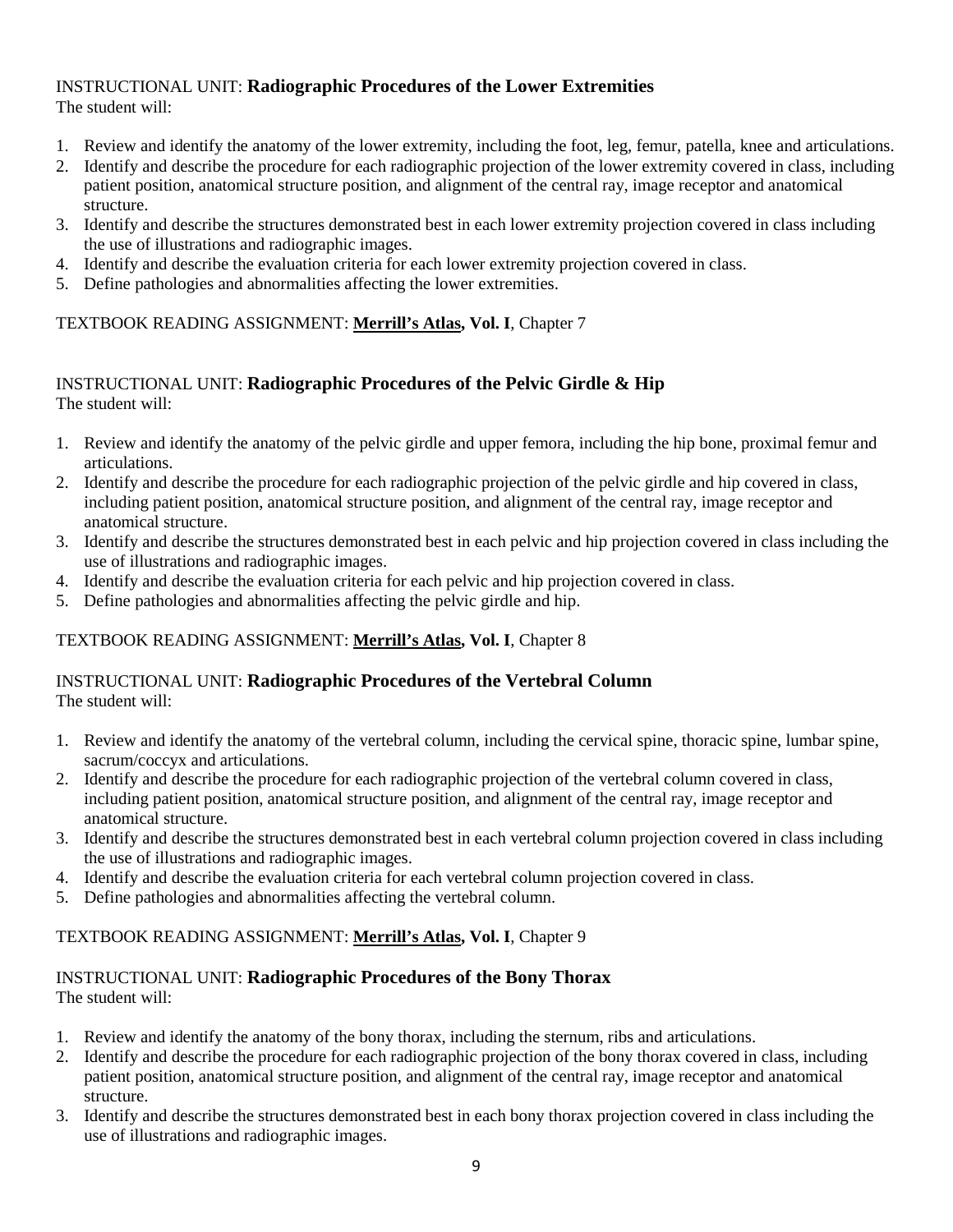- 4. Identify and describe the evaluation criteria for each bony thorax projection covered in class.
- 5. Define pathologies and abnormalities affecting the bony thorax.

# TEXTBOOK READING ASSIGNMENT: **Merrill's Atlas, Vol. I**, Chapter 1

## INSTRUCTIONAL UNIT: **Radiographic Procedures of the Thoracic Viscera (Chest)** The student will:

- 1. Review and identify the anatomy of the thorax viscera, including the respiratory system and mediastinum.
- 2. Identify the variations of thorax viscera due to the differences in body habitus.
- 3. Identify and describe the procedure for each radiographic projection of the thorax viscera covered in class, including patient position, anatomical structure position, and alignment of the central ray, image receptor and anatomical structure.
- 4. Identify and describe the structures demonstrated best in each thorax viscera projection covered in class including the use of illustrations and radiographic images.
- 5. Identify and describe the evaluation criteria for each thorax viscera projection covered in class.
- 6. Define pathologies and abnormalities affecting the thorax viscera.

# TEXTBOOK READING ASSIGNMENT: **Merrill's Atlas, Vol. I**, Chapter 2

# **FOUNDATION SKILLS**

# **BASIC SKILLS–Reads, Writes, Performs Arithmetic and Mathematical Operations, Listens and Speaks**

F-1 Reading–locates, understands, and interprets written information in prose and in documents such as manuals, graphs, and schedules.

F-2 Writing–communicates thoughts, ideas, information and messages in writing and creates documents such as letters, directions, manuals, reports, graphs, and flow charts.

F-3 Arithmetic–performs basic computations; uses basic numerical concepts such as whole numbers, etc.

F-4 Mathematics–approaches practical problems by choosing appropriately from a variety of mathematical techniques.

F-5 Listening–receives, attends to, interprets, and responds to verbal messages and other cues.

F-6 Speaking–organizes ideas and communicates orally.

## **THINKING SKILLS–Thinks Creatively, Makes Decisions, Solves Problems, Visualizes and Knows How to Learn and Reason**

F-7 Creative Thinking–generates new ideas.

F-8 Decision-Making–specifies goals and constraints, generates alternatives, considers risks, evaluates and chooses best alternative.

F-9 Problem Solving–recognizes problems, devises and implements plan of action.

F-10 Seeing Things in the Mind's Eye–organizes and processes symbols, pictures, graphs, objects, and other information.

F-11 Knowing How to Learn–uses efficient learning techniques to acquire and apply new knowledge and skills.

F-12 Reasoning–discovers a rule or principle underlying the relationship between two or more objects and applies it when solving a problem.

## **PERSONAL QUALITIES–Displays Responsibility, Self-Esteem, Sociability, Self-Management, Integrity and Honesty**

F-13 Responsibility–exerts a high level of effort and perseveres towards goal attainment.

F-14 Self-Esteem–believes in own self-worth and maintains a positive view of self.

F-15 Sociability–demonstrates understanding, friendliness, adaptability, empathy and politeness in group settings.

F-16 Self-Management–assesses self accurately, sets personal goals, monitors progress and exhibits self-control.

F-17 Integrity/Honesty–chooses ethical courses of action.

# **SCANS COMPETENCIES**

C-1 **TIME** - Selects goal - relevant activities, ranks them, allocates time, prepares and follows schedules.

C-2 **MONEY** - Uses or prepares budgets, makes forecasts, keeps records and makes adjustments to meet objectives.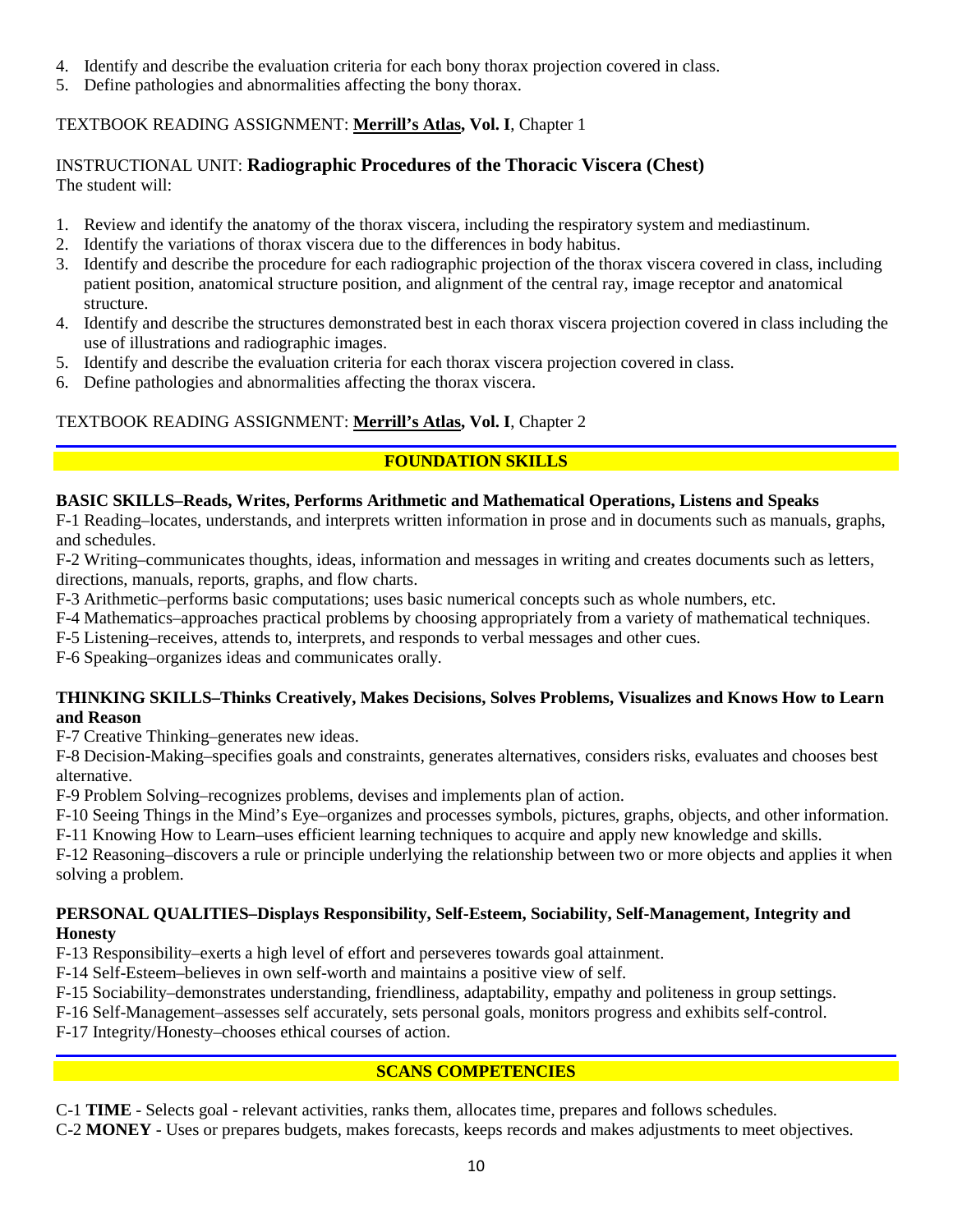C-3 **MATERIALS AND FACILITIES** - Acquires, stores, allocates, and uses materials or space efficiently.

C-4 **HUMAN RESOURCES** - Assesses skills and distributes work accordingly, evaluates performances and provides feedback.

## **INFORMATION - Acquires and Uses Information**

C-5 Acquires and evaluates information.

C-6 Organizes and maintains information.

C-7 Interprets and communicates information.

## C-8 Uses computers to process information.

## **INTERPERSONAL–Works with Others**

C-9 Participates as a member of a team and contributes to group effort.

C-10 Teaches others new skills.

C-11 Serves Clients/Customers–works to satisfy customer's expectations.

C-12 Exercises Leadership–communicates ideas to justify position, persuades and convinces others, responsibly challenges existing procedures and policies.

C-13 Negotiates-works toward agreements involving exchanges of resources; resolves divergent interests.

C-14 Works With Diversity–works well with men and women from diverse backgrounds.

## **SYSTEMS–Understands Complex Interrelationships**

C-15 Understands Systems–knows how social, organizational, and technological systems work and operates effectively with them.

C-16 Monitors and Corrects Performance–distinguishes trends, predicts impacts on system operations, diagnoses systems performance and corrects malfunctions.

C-17 Improves or Designs Systems–suggests modifications to existing systems and develops new or alternative systems to improve performance.

## **TECHNOLOGY–Works with a Variety of Technologies**

C-18 Selects Technology–chooses procedures, tools, or equipment, including computers and related technologies.

C-19 Applies Technology to Task–understands overall intent and proper procedures for setup and operation of equipment. C-20 Maintains and Troubleshoots Equipment–prevents, identifies, or solves problems with equipment, including computers and other technologies.